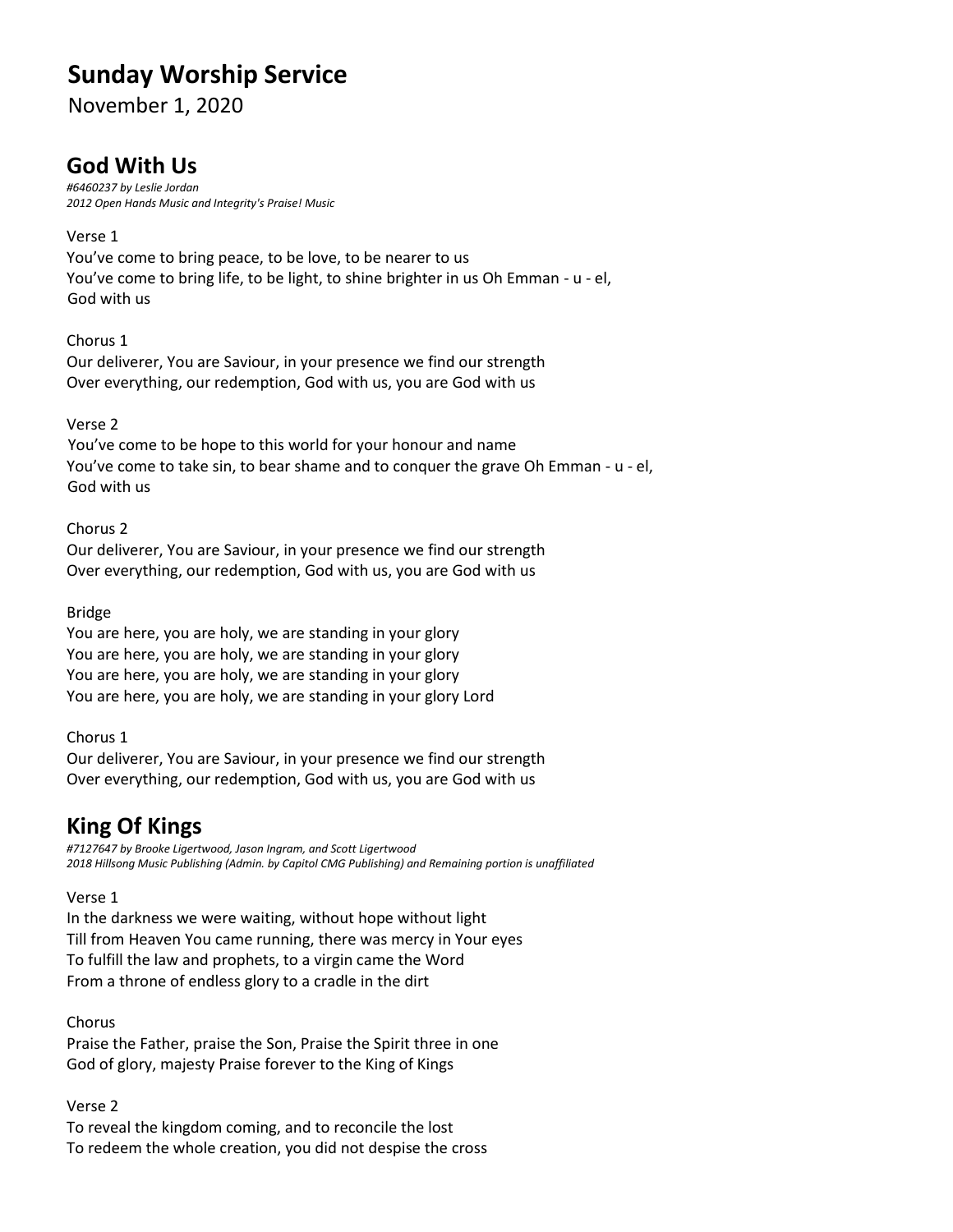For even in Your suffering, you saw to the other side Knowing this was our salvation, Jesus for our sake You died

### Verse 3

And the morning that You rose, all of heaven held its breath Till that stone was moved for good, for the Lamb had conquered death And the dead rose from their tombs, and the angels stood in awe For the souls of all who'd come, to the Father are restored

### Verse 4

And the Church of Christ was born, then the Spirit lit the flame Now this Gospel truth of old shall not kneel shall not faint By His blood and in His Name, in His freedom I am free For the love of Jesus Christ, who has resurrected me

# **Who You Say I Am**

*#7102401 by Ben Fielding and Reuben Morgan 2017 Hillsong Music Publishing (Admin. by Capitol CMG Publishing)*

#### Verse 1

Who am I that the highest King would wel - come me I was lost but He brought me in oh His love for me Oh His love for me

Chorus 1 Who the Son sets free oh is free indeed I'm a child of God Yes I am

#### Verse 2

Free at last, he has ransomed me, His grace runs deep While I was a slave to sin Jesus died for me Yes He died for me

Chorus 2 Who the Son sets free oh is free indeed I'm a child of God Yes I am In my Father's house there's a place for me I'm a child of God Yes I am

Bridge I am chosen not forsaken I am who You say I am You are for me not against me I am who You say I am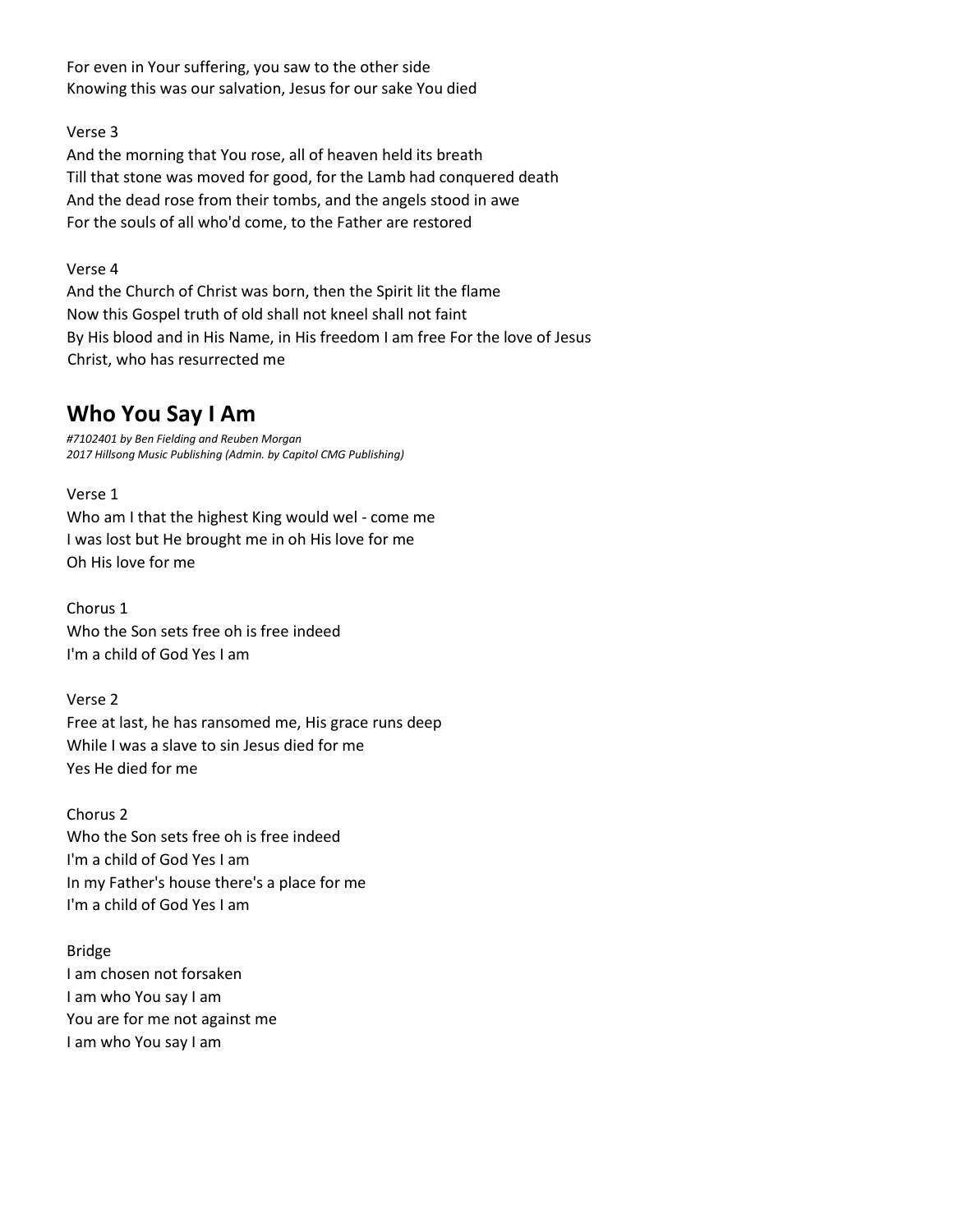# **APOSTLE'S CREED**

I believe in God, the Father almighty, creator of heaven and earth. I believe in Jesus Christ, his only Son, our Lord, Who was conceived by the Holy Spirit and born of the Virgin Mary. He suffered under Pontius Pilate, was crucified, died, and was buried; He descended to hell. The third day he rose again from the dead. He ascended to heaven and is seated at the right hand of God the Father almighty. From there he will come to judge the living and the dead. I believe in the Holy Spirit, The holy catholic\* church, The communion of saints, The forgiveness of sins, The resurrection of the body, And the life everlasting. Amen.

# **Sermon Title: GOD HELPS THOSE WHO CAN'T HELP THEMSELVES Scripture Text: Romans 3:9-20**

# **Build My Life**

*#7070345 by Brett Younker, Karl Martin, Kirby Kable, Pat Barrett, and Matt Redman © Said And Done Music (Admin. by Capitol CMG Publishing), sixsteps Music (Admin. by Capitol CMG Publishing), Thankyou Music (Admin. by Capitol CMG Publishing), worshiptogether.com songs (Admin. by Capitol CMG Publishing), and Remaining portion is unaffiliated*

# Verse 1

Worthy of every song we could ever sing Worthy of all the praise we could ever bring Worthy of every breath we could ever breathe We live for you, we live for you

Verse 2 Jesus the name above every other name Jesus the only one who could save Worthy of every breath we could ever breathe We live for you, we live for you

Chorus Holy there is no one like you There is none beside you Open up my eyes in wonder Show me who you are and fill me With your heart and lead me In your love to those around me

# Bridge

And I will build my life upon your love it is a firm foundation and I will put my trust in you alone and I will not be shaken